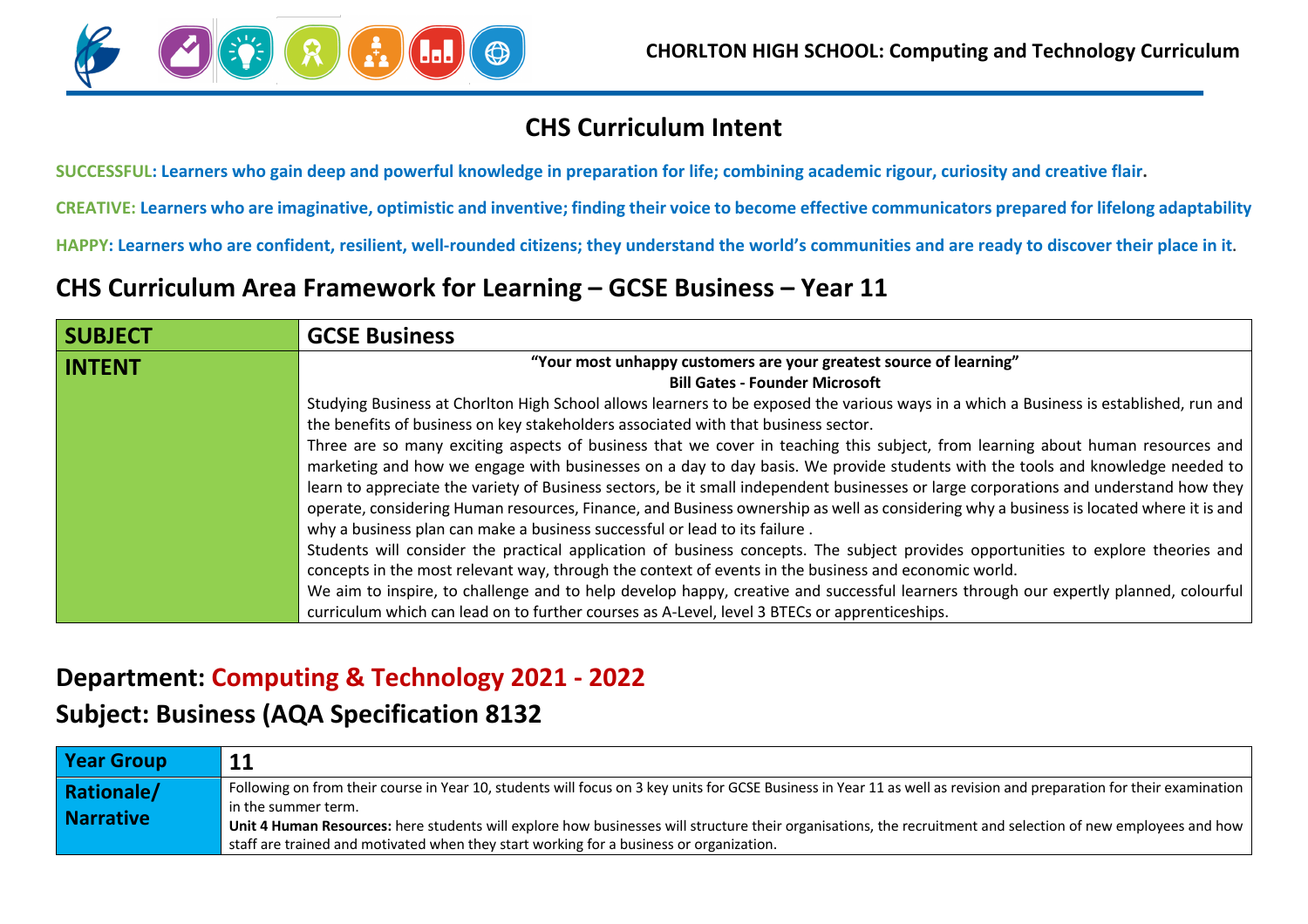

# **CHORLTON HIGH SCHOOL: Computing and Technology Curriculum**

|                    | Unit 5 Marketing: students will explore ways a business identifies and targets their customer base with advertising and other methods of promotion for their                                                                                                                |                                                                                                                                                                                                                                                                                                     |                                                                                                                                                                                                                                    |                                                                                                                                                                                                                                                                                  |                                                                                                                                                                                                                                                                                                                                                                     |                 |  |  |  |
|--------------------|-----------------------------------------------------------------------------------------------------------------------------------------------------------------------------------------------------------------------------------------------------------------------------|-----------------------------------------------------------------------------------------------------------------------------------------------------------------------------------------------------------------------------------------------------------------------------------------------------|------------------------------------------------------------------------------------------------------------------------------------------------------------------------------------------------------------------------------------|----------------------------------------------------------------------------------------------------------------------------------------------------------------------------------------------------------------------------------------------------------------------------------|---------------------------------------------------------------------------------------------------------------------------------------------------------------------------------------------------------------------------------------------------------------------------------------------------------------------------------------------------------------------|-----------------|--|--|--|
|                    | goods and services. Here students will also look at how businesses consider the needs of their customers through marketing strategies such as market research.                                                                                                              |                                                                                                                                                                                                                                                                                                     |                                                                                                                                                                                                                                    |                                                                                                                                                                                                                                                                                  |                                                                                                                                                                                                                                                                                                                                                                     |                 |  |  |  |
|                    |                                                                                                                                                                                                                                                                             | Unit 6 Finance: in this unit students will look at understanding how businesses raise the finance they need to establish and expand their business. There will also<br>be work surrounding how business use financial data to judge their performance as a company/organization.                    |                                                                                                                                                                                                                                    |                                                                                                                                                                                                                                                                                  |                                                                                                                                                                                                                                                                                                                                                                     |                 |  |  |  |
|                    |                                                                                                                                                                                                                                                                             |                                                                                                                                                                                                                                                                                                     |                                                                                                                                                                                                                                    |                                                                                                                                                                                                                                                                                  |                                                                                                                                                                                                                                                                                                                                                                     |                 |  |  |  |
|                    | <b>Autumn 1</b>                                                                                                                                                                                                                                                             | <b>Autumn 2</b>                                                                                                                                                                                                                                                                                     | <b>Spring 1</b>                                                                                                                                                                                                                    | <b>Spring 2</b>                                                                                                                                                                                                                                                                  | <b>Summer 1</b>                                                                                                                                                                                                                                                                                                                                                     | <b>Summer 2</b> |  |  |  |
| <b>KNOWLEDGE</b>   | 4:<br>Unit<br>Human<br>Resources. Students will<br>information<br>learn<br>around the key topics:<br>Organisational<br>structures<br>Recruitment<br>and<br>$\bullet$<br>of<br>selection<br>employees<br>• Motivating<br>employees<br>Training<br>$\bullet$                  | Unit 5: Marketing.<br>will<br>Students<br>learn<br>information around the<br>key topics:<br>• Identifying<br>and<br>understanding<br>customers<br>• Segmentation<br>• The purpose<br>and<br>methods<br>of<br>marketing research                                                                     | Unit 5:<br>Marketing.<br>will<br>Students<br>learn<br>information around the<br>key topics:<br>• Elements<br>of<br>the<br>marketing mix<br>Using the marketing<br>mix: product and<br>pricing                                      | Unit<br>6:<br>Finance.<br>will<br>Students<br>learn<br>information around the<br>key topics:<br>Sources of finance<br>$\bullet$<br>Cash flow<br>$\bullet$<br>Financial terms and<br>calculations<br>Analysing<br>the<br>$\bullet$<br>financial<br>of<br>performances<br>business | <b>Revision:</b><br>Paper 1: Influences of operations<br>and HRM<br>on business activity<br>• Business in the real world<br>• Influences on business<br><b>Business operations</b><br>• Human resources<br>Paper 2: Influences of marketing<br>and finance on business activity<br>Business in the real world<br>Influences on business<br>• Marketing<br>• Finance |                 |  |  |  |
| <b>SKILLS</b>      | Selecting<br>information,<br>breaking<br>down<br>key<br>information<br>and<br>comparative analysis.<br>Evaluation<br>skills<br>Metacognitive practice.<br>Exam techniques and<br>Case study analysis.                                                                       | Identifying and selecting<br>information, breaking<br>down key information<br>analysis<br>(more<br>and<br>specifically comparative<br>analysis).                                                                                                                                                    | Evaluation skills, analysis<br>and<br>Metacognitive<br>practice.<br>Exam techniques and<br>Case study analysis.                                                                                                                    | Selecting<br>information,<br>breaking<br>down<br>key<br>information<br>and<br>comparative analysis.<br>skills<br>Evaluation<br>Metacognitive practice.<br>Exam techniques and<br>Case study analysis.                                                                            | Revision<br>techniques<br>and<br>examination techniques.<br>Memory recall, evaluation and<br>analysis skills.                                                                                                                                                                                                                                                       |                 |  |  |  |
| <b>ASSESSMENTS</b> | • Classwork Piece $-$ tall<br>flat<br>and<br>organizational<br>structures<br>• Classwork Piece<br>$\overline{\phantom{m}}$<br>Training and training<br>requirements<br>• Case Study Question:<br>and response (Apples<br>organizational<br>structure Chapter 4<br>Page 174) | • Classwork<br>Piece<br>Customer<br>identification/market<br>segmentation<br>Business insight<br>$\bullet$<br>$\overline{\phantom{m}}$<br>Chocolate<br>Hotel<br>(Chapter 5 Page 214)<br>• Students<br>will<br>their<br>complete<br>college<br>entry<br>examinations. Paper<br>1 and Paper 2 will be | • Classwork Piece -<br>life<br>product<br>cycles/life<br>cycle<br>assessments<br>• Classwork Piece -<br>distribution<br>and<br>distribution levels<br>• Case Study Question:<br>and<br>response<br>(Ryanair Chapter 5<br>Page 250) | Students will complete<br>their<br>pre-public<br>examinations.<br>Paper 1 and Paper 2 will<br>assessed<br>with<br>be<br>student's<br>marks<br>recorded.                                                                                                                          | External Examinations will take<br>place during the later stages of<br>this term.<br>Walking<br>talking<br>mock<br>examination<br>to ensure<br>they<br>secure examination techniques.                                                                                                                                                                               |                 |  |  |  |